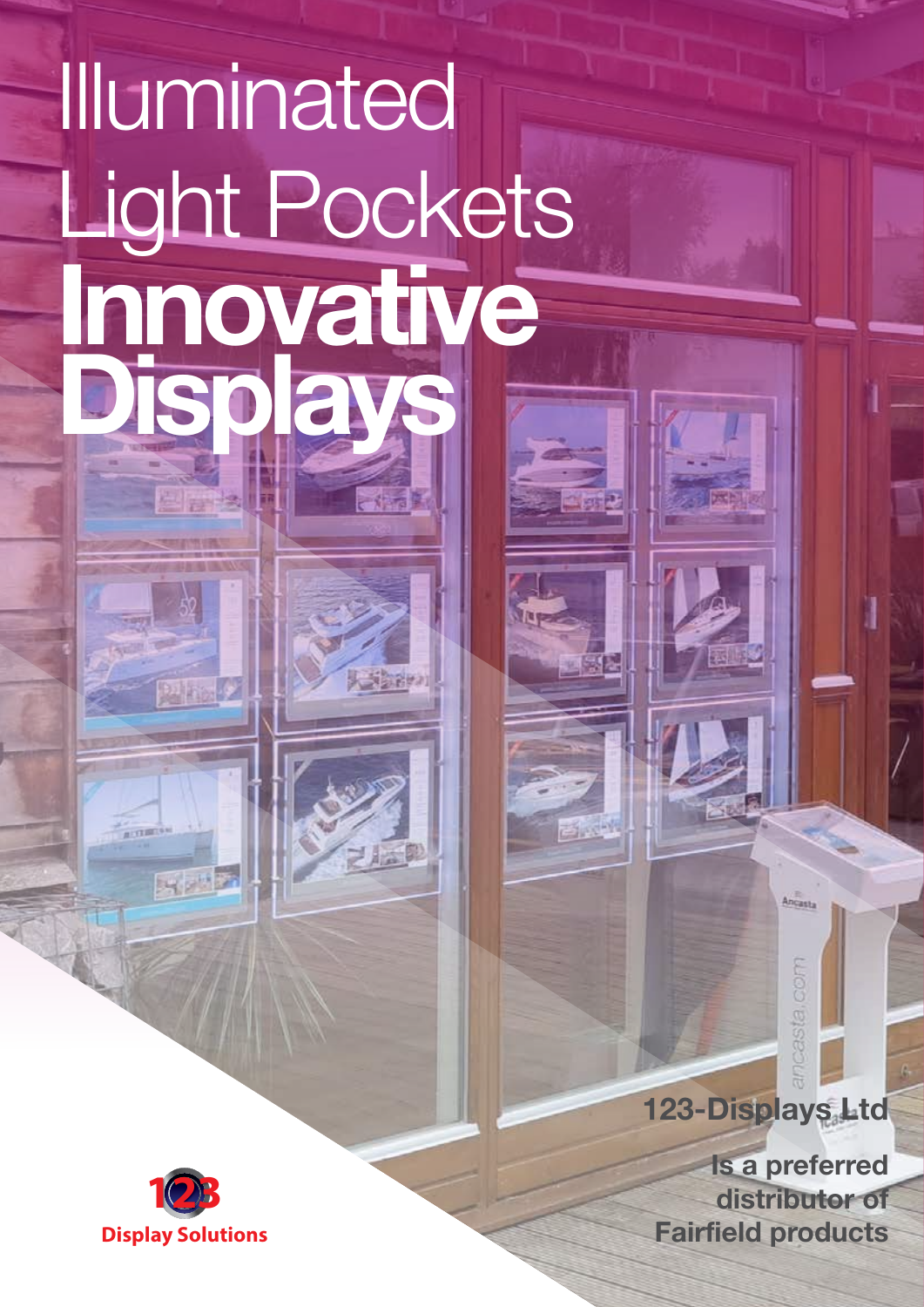## **Ultra bright V5** Suspended Light Pockets<sup>™</sup>

**LED Light Pockets™ have been designed with a tremendous amount of attention to detail.**

**All acrylic has been finished to a very high standard and has no sharp edges.**

**Only ultra bright cool white LED's have been used as these give the best colour rendering.**

We have developed an extensive range of different designs to enhance the appearance of different property types.

Kits are supplied with 4 metres of cable, panel clamps, isolators, transformers and LED Light Pockets™

If you are not using our professional Installation service, which is available on a national basis, please make sure that there is enough electrical power for the display.

Single or Multi pockets.

• Units have a 20mm silver border (standard), or this can be printed to match your corporate identity.

**Interior displays**

• Available in sizes A5 - A0, to meet your requirements.

Maintenance free with lamp life of up to 60,000 hours.

LED Light Pockets™ are highly energy efficient and use very low levels of electricity.

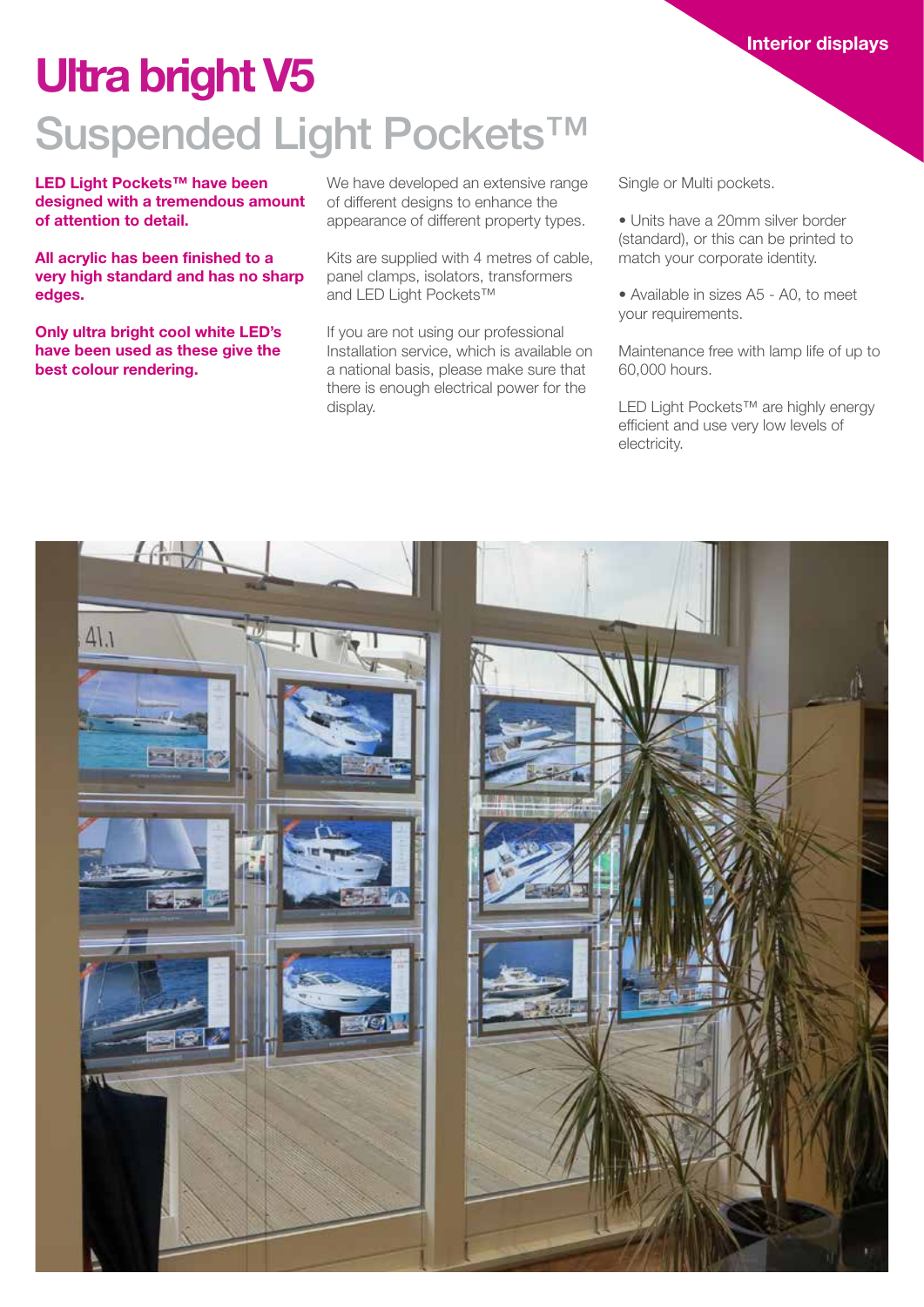## **Ultra bright V5** Double-Sided Suspended Light Pockets<sup>™</sup>









**3 KLA5PD-3-V5 4 KLA5PD-4-V5**



| Kits available              |                  |
|-----------------------------|------------------|
| Number of<br><b>Pockets</b> | <b>Reference</b> |
|                             | KLA4PD-1-V5      |
| 2                           | KLA4PD-2-V5      |
| з                           | KLA4PD-3-V5      |
|                             | KLA4PD-4-V5      |
|                             |                  |



| .                           |                  |
|-----------------------------|------------------|
| Number of<br><b>Pockets</b> | <b>Reference</b> |
|                             | KLA3PD-1-V5      |
| 2                           | KLA3PD-2-V5      |
| з                           | KLA3PD-3-V5      |
|                             | KLA3PD-4-V5      |
|                             |                  |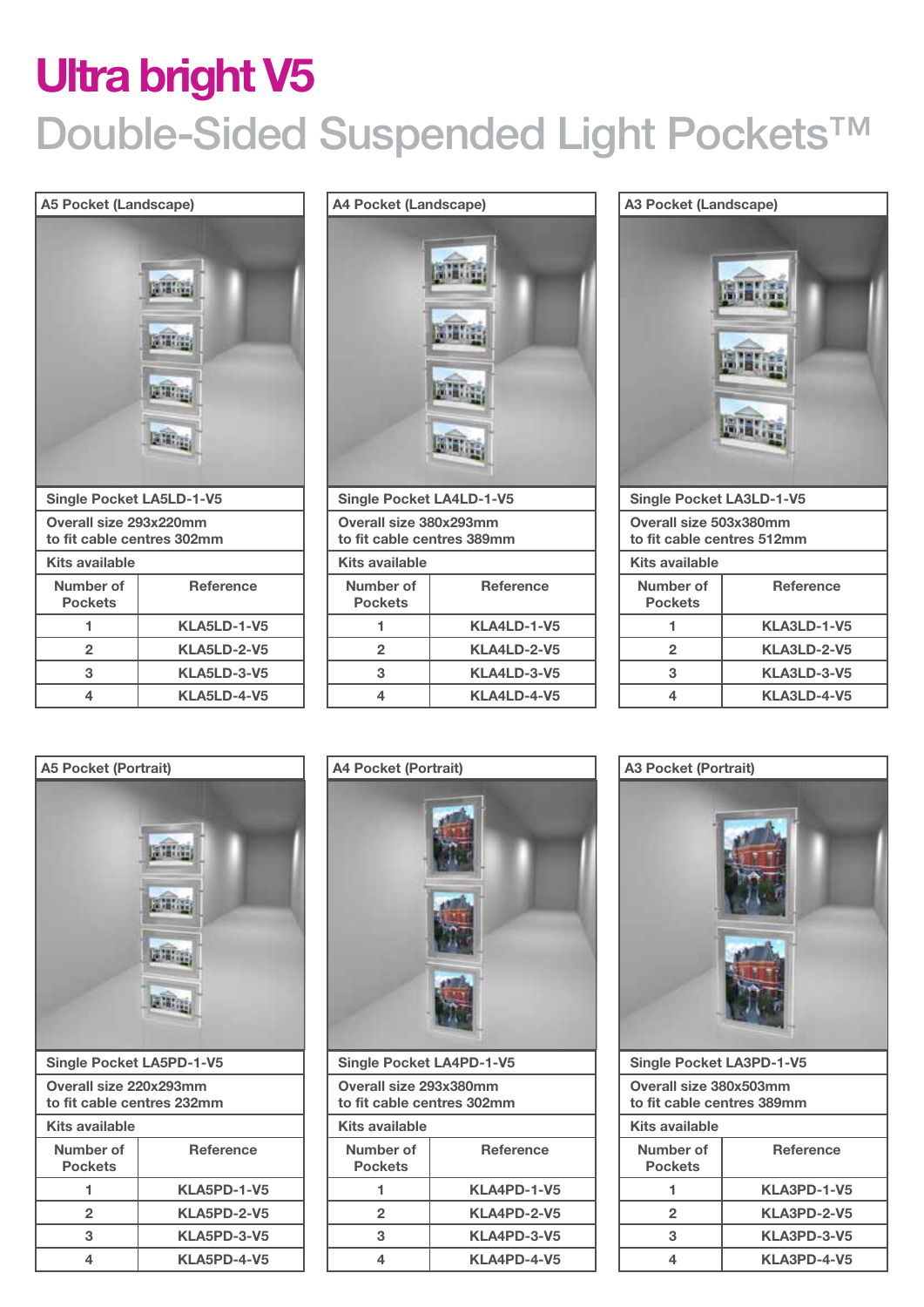## **Ultra bright V5** Double-Sided Suspended Light Pockets<sup>™</sup>

| <b>A2 Pocket (Landscape)</b>                         |                    |  |
|------------------------------------------------------|--------------------|--|
|                                                      |                    |  |
| <b>Single Pocket LA2LD-1-V5</b>                      |                    |  |
| Overall size 676x503mm<br>to fit cable centres 685mm |                    |  |
| <b>Kits available</b>                                |                    |  |
| Number of<br><b>Reference</b><br><b>Pockets</b>      |                    |  |
| 1                                                    | <b>KLA2LD-1-V5</b> |  |
| KLA2LD-2-V5<br>$\overline{2}$                        |                    |  |
| 3<br><b>KLA2LD-3-V5</b>                              |                    |  |
| 4                                                    | KLA2LD-4-V5        |  |





| <b>Reference</b>   |
|--------------------|
| KLA2PD-1-V5        |
| <b>KLA2PD-2-V5</b> |
| KLA2PD-3-V5        |
| KLA2PD-4-V5        |
|                    |



| <b>Single Pocket LA1PD-1-V5</b>                      |                  |  |
|------------------------------------------------------|------------------|--|
| Overall size 677x924mm<br>to fit cable centres 686mm |                  |  |
| Kits available                                       |                  |  |
| Number of<br><b>Pockets</b>                          | <b>Reference</b> |  |
| 1                                                    | KLA1PD-1-V5      |  |
| $\mathbf{2}$                                         | KLA1PD-2-V5      |  |
| 3                                                    | KLA1PD-3-V5      |  |
| KLA1PD-4-V5<br>4                                     |                  |  |
|                                                      |                  |  |

#### **A0 Pocket (Portrait)**



| <b>Single Pocket LA0PD-1-V5</b>                              |             |  |
|--------------------------------------------------------------|-------------|--|
| <b>Overall size 924x1272mm</b><br>to fit cable centres 933mm |             |  |
| Kits available                                               |             |  |
| Number of<br><b>Pockets</b>                                  | Reference   |  |
|                                                              | KLA0PD-1-V5 |  |
| $\overline{2}$                                               | KLA0PD-2-V5 |  |
| з                                                            | KLA0PD-3-V5 |  |
| 4                                                            | KLA0PD-4-V5 |  |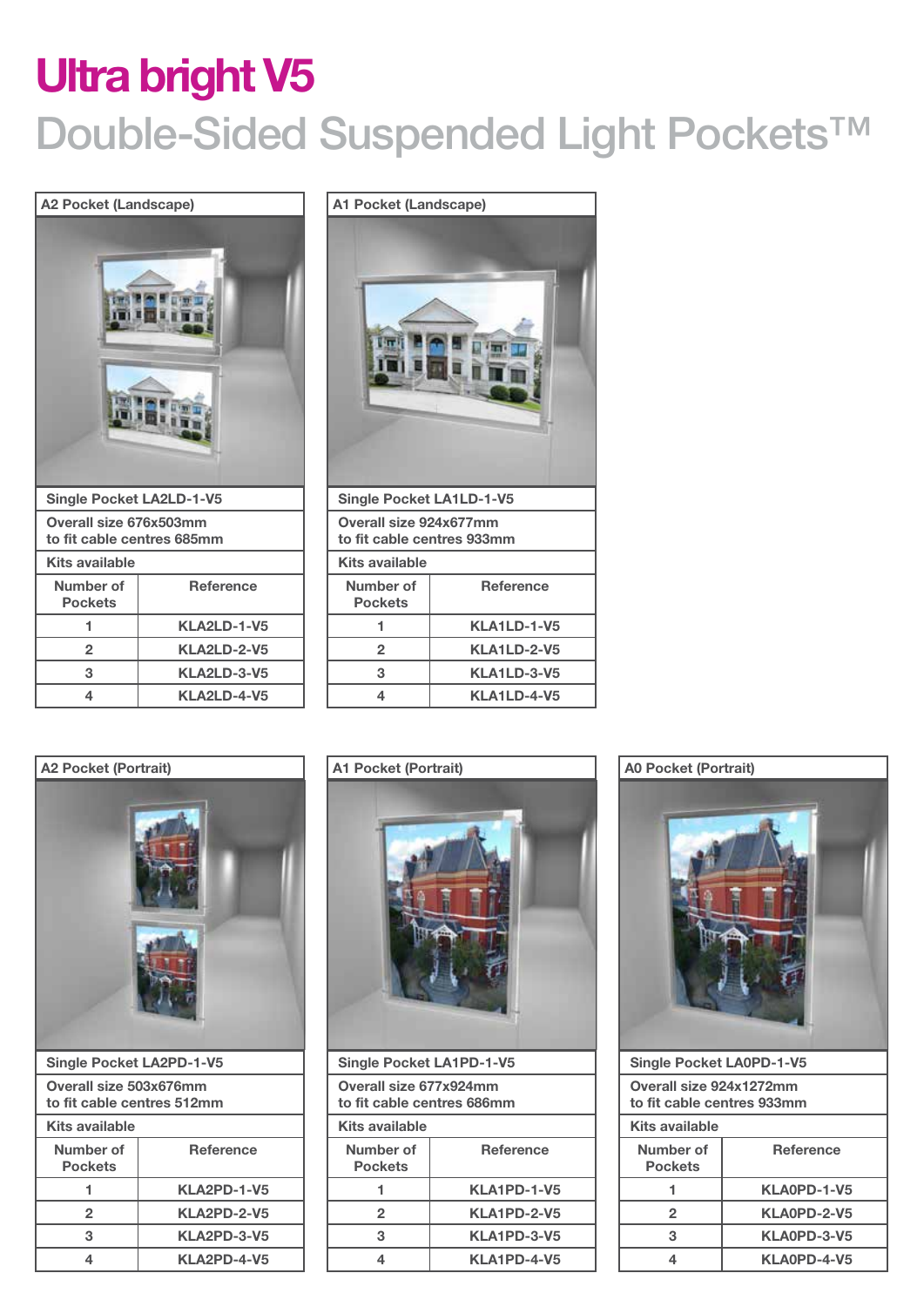## **Ultra bright V5** Double-Sided Suspended Light Pockets<sup>™</sup>

|                                                      | A4 Pocket (Portrait), 2 Poster Width |                             |                       | A4 Pocket (Portrait), 3 Poster Width                 |
|------------------------------------------------------|--------------------------------------|-----------------------------|-----------------------|------------------------------------------------------|
|                                                      |                                      |                             |                       |                                                      |
|                                                      |                                      |                             |                       |                                                      |
| <b>Single Pocket LA4P2W-V5</b>                       |                                      |                             |                       | <b>Single Pocket LA4P3W-V5</b>                       |
| Overall size 503x380mm<br>to fit cable centres 512mm |                                      |                             |                       | Overall size 730x380mm<br>to fit cable centres 739mm |
| <b>Kits available</b>                                |                                      |                             | <b>Kits available</b> |                                                      |
| Number of<br><b>Pockets</b>                          | <b>Reference</b>                     | Number of<br><b>Pockets</b> |                       | <b>Reference</b>                                     |
| 1                                                    | KLA4P2W-V5                           | 1                           |                       | KLA4P3W-V5                                           |
| $\overline{2}$                                       | KLA4P2W-V5                           | $\overline{2}$              |                       | KLA4P3W-V5                                           |
| 3                                                    | KLA4P2W-V5                           | 3                           |                       | KLA4P3W-V5                                           |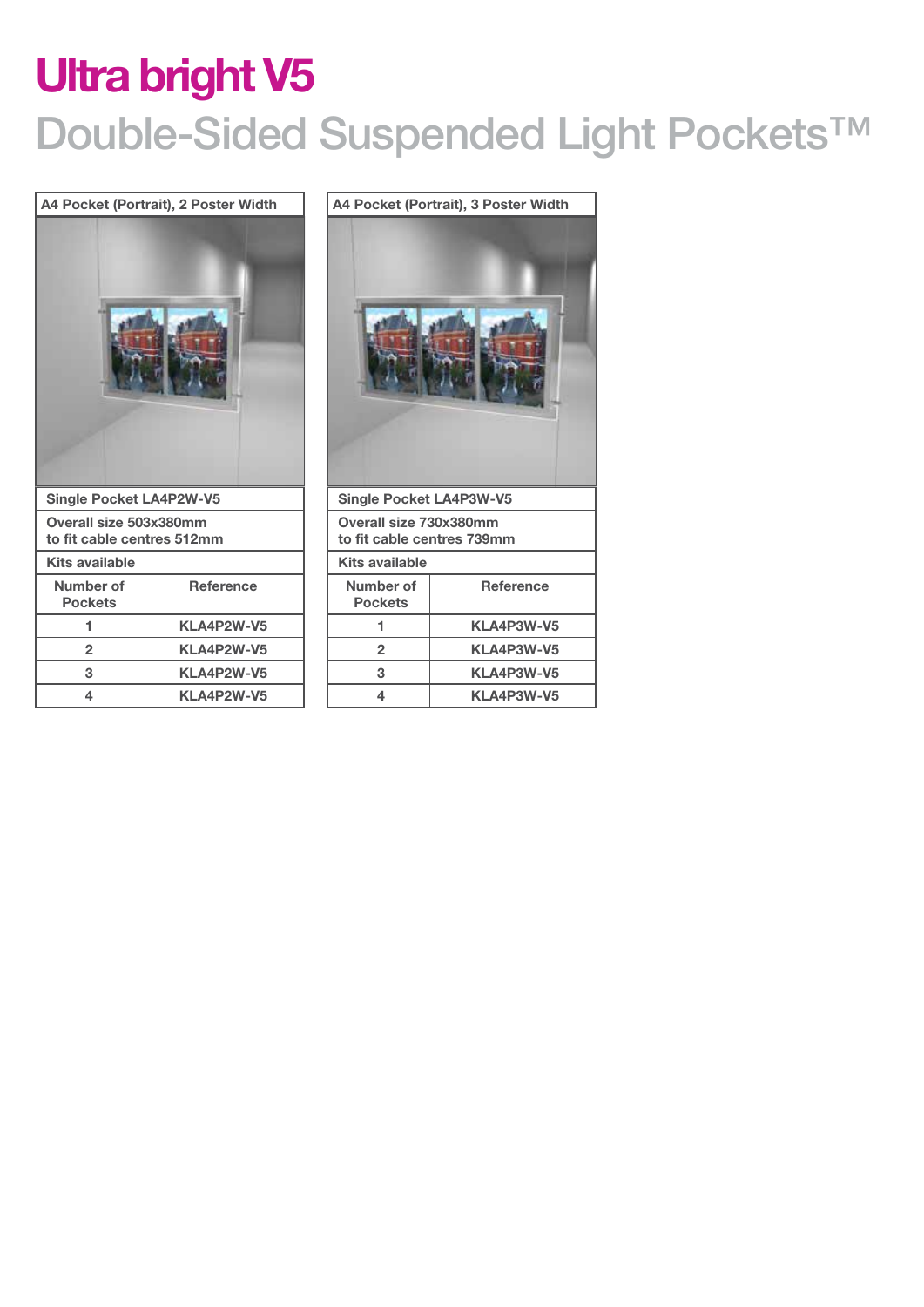## **Ultra bright V5**

## Wall mounted LED Light Pockets<sup>™</sup>

**Designed as a slim line magnetic open style frame to compliment the suspended Double-Sided Light Pockets™.** 

**The frames are mounted 20mm from the wall and create a glowing edge that creates intrigue and draws attention to the eye from a distance.**

Manufactured with ultra-bright LED lighting – uses a fraction of the electricity of standard light boxes.

- Even spread of light no dark shadows appear ensuring that your graphic is crisp and punchy.
- Maintenance free lamp life is between 50-60,000 hours. No need to change lamps or tubes, saving time and money.

Easily mounted with a hook on angled bracket.

Available in sizes A4 to A0.

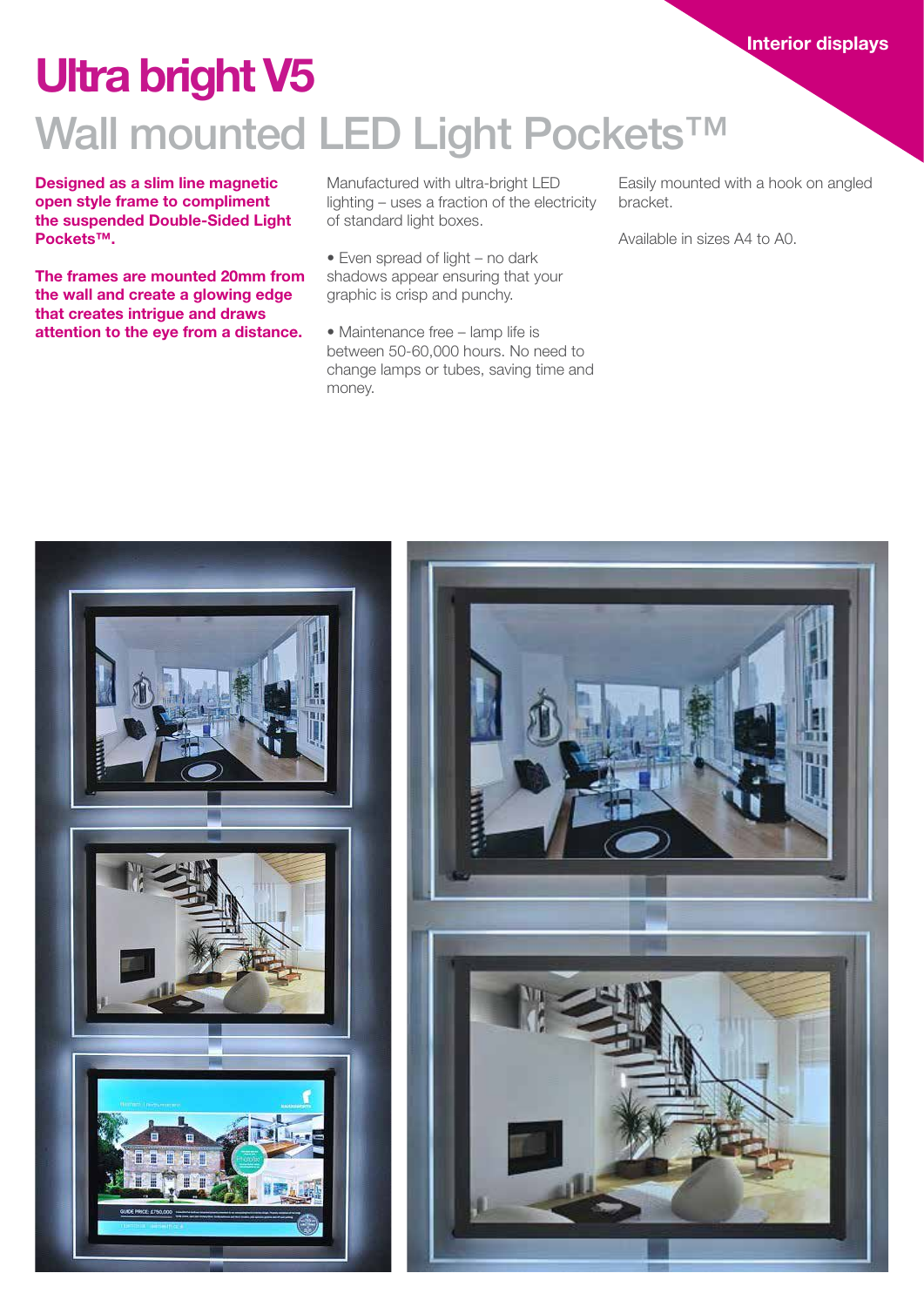## **Ultra bright V5** Wall mounted LED Light Pockets<sup>™</sup>





**Overall size 503x380mm**















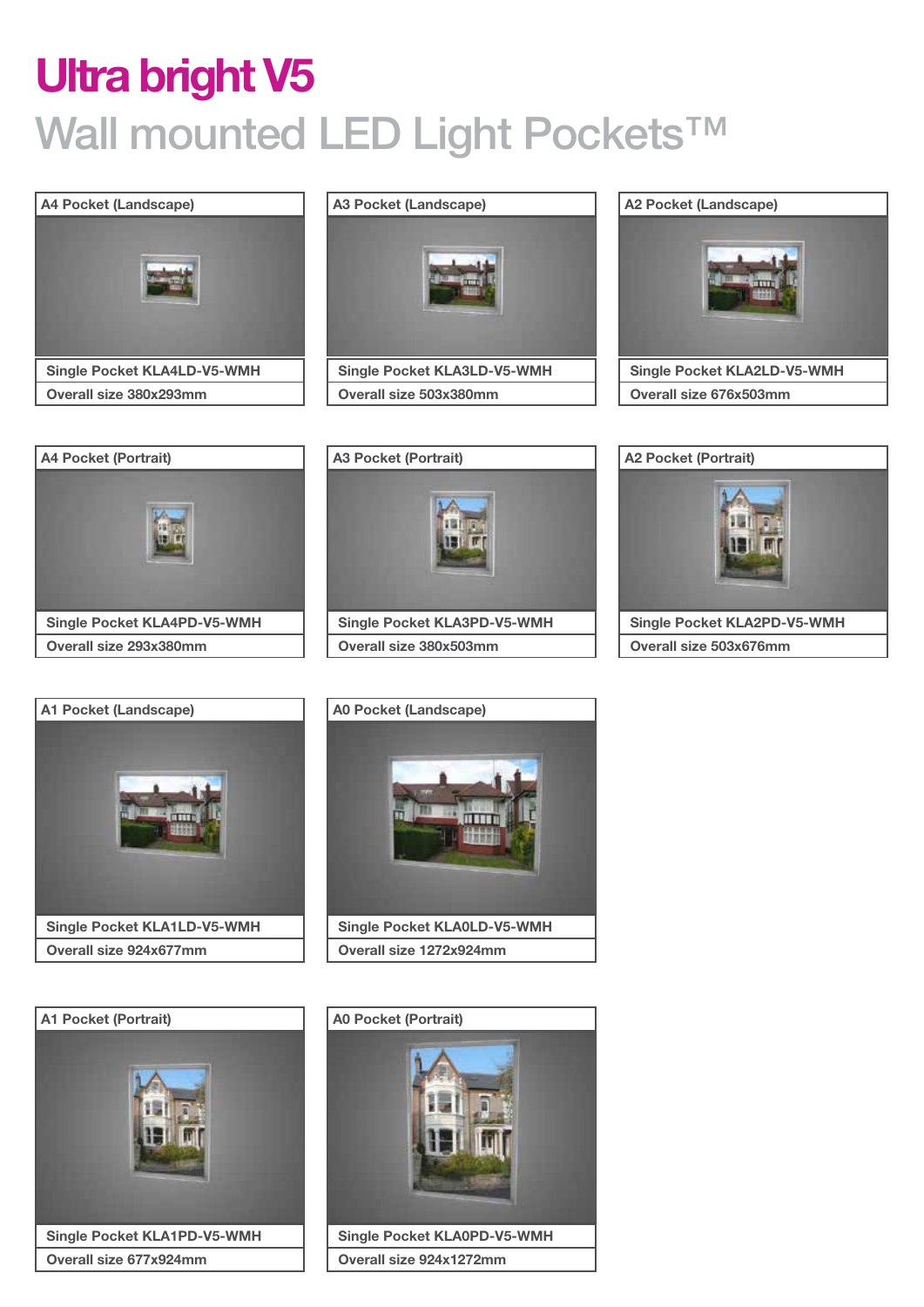#### **Interior displays**

#### Double-sided LED Light Pockets<sup>™</sup> **Coloured**

**11 vibrant colours to choose from to create a glowing edge around the perimeter of the Light Pocket™. With a touch of a button cycle through the available colours.**

Double sided and available in sizes A4 to A1.

Even spread of light – no dark shadows appear ensuring that your graphic appears crisp and eye catching.

Maintenance free – lamp life is between 50-60,000 hours. No need to change lamps or tubes, saving time and money.

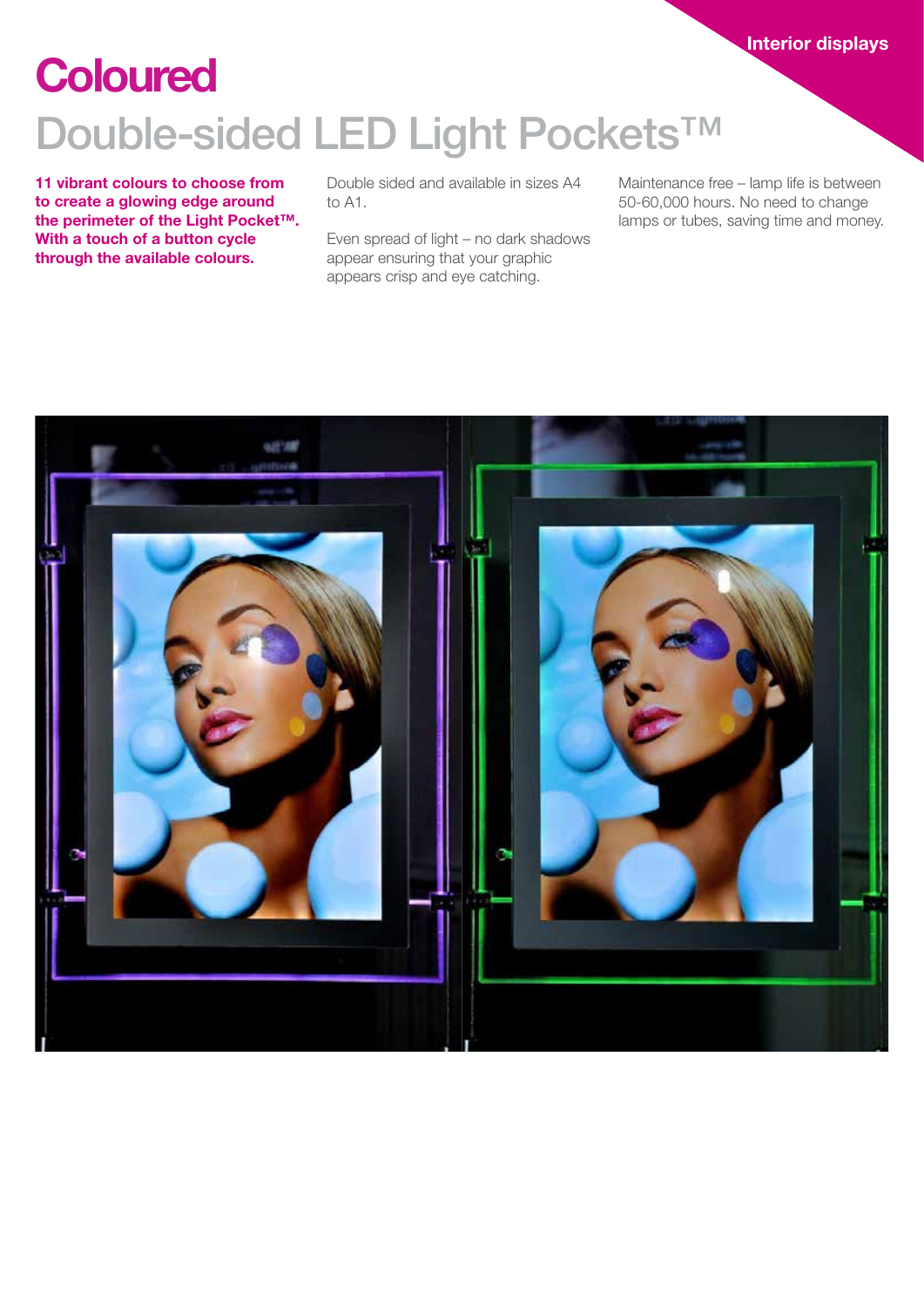## Double-sided LED Light Pockets<sup>™</sup> **Coloured**

#### **A4 Pocket (Landscape)**



# **Single Pocket LA3LD-1-V5-CC Overall size 503x380mm to fit cable centres 512mm Kits available A3 Pocket (Landscape)**

| Kits available              |                  |
|-----------------------------|------------------|
| Number of<br><b>Pockets</b> | <b>Reference</b> |
|                             | KLA3LD-1-V5-CC   |
| 2                           | KLA3LD-2-V5-CC   |
| з                           | KLA3LD-3-V5-CC   |
|                             | KLA3LD-4-V5-CC   |





**Overall size 293x380mm to fit cable centres 302mm Kits available Number of Pockets Reference 1 KLA4PD-1-V5-CC 2 KLA4PD-2-V5-CC 3 KLA4PD-3-V5-CC 4 KLA4PD-4-V5-CC**



| <b>Single Pocket LA3PD-1-V5-CC</b>                   |                  |  |
|------------------------------------------------------|------------------|--|
| Overall size 380x503mm<br>to fit cable centres 389mm |                  |  |
| Kits available                                       |                  |  |
| Number of<br><b>Pockets</b>                          | <b>Reference</b> |  |
|                                                      | KLA3PD-1-V5-CC   |  |
| $\mathbf{2}$                                         | KLA3PD-2-V5-CC   |  |
| 3                                                    | KLA3PD-3-V5-CC   |  |
| KLA3PD-4-V5-CC<br>4                                  |                  |  |
|                                                      |                  |  |





| Single Pocket LA2PD-1-V5-CC                          |                  |
|------------------------------------------------------|------------------|
| Overall size 503x676mm<br>to fit cable centres 512mm |                  |
| Kits available                                       |                  |
| Number of<br><b>Pockets</b>                          | <b>Reference</b> |
|                                                      | KLA2PD-1-V5-CC   |
| $\overline{2}$                                       | KLA2PD-2-V5-CC   |
| 3                                                    | KLA2PD-3-V5-CC   |
| 4                                                    | KLA2PD-4-V5-CC   |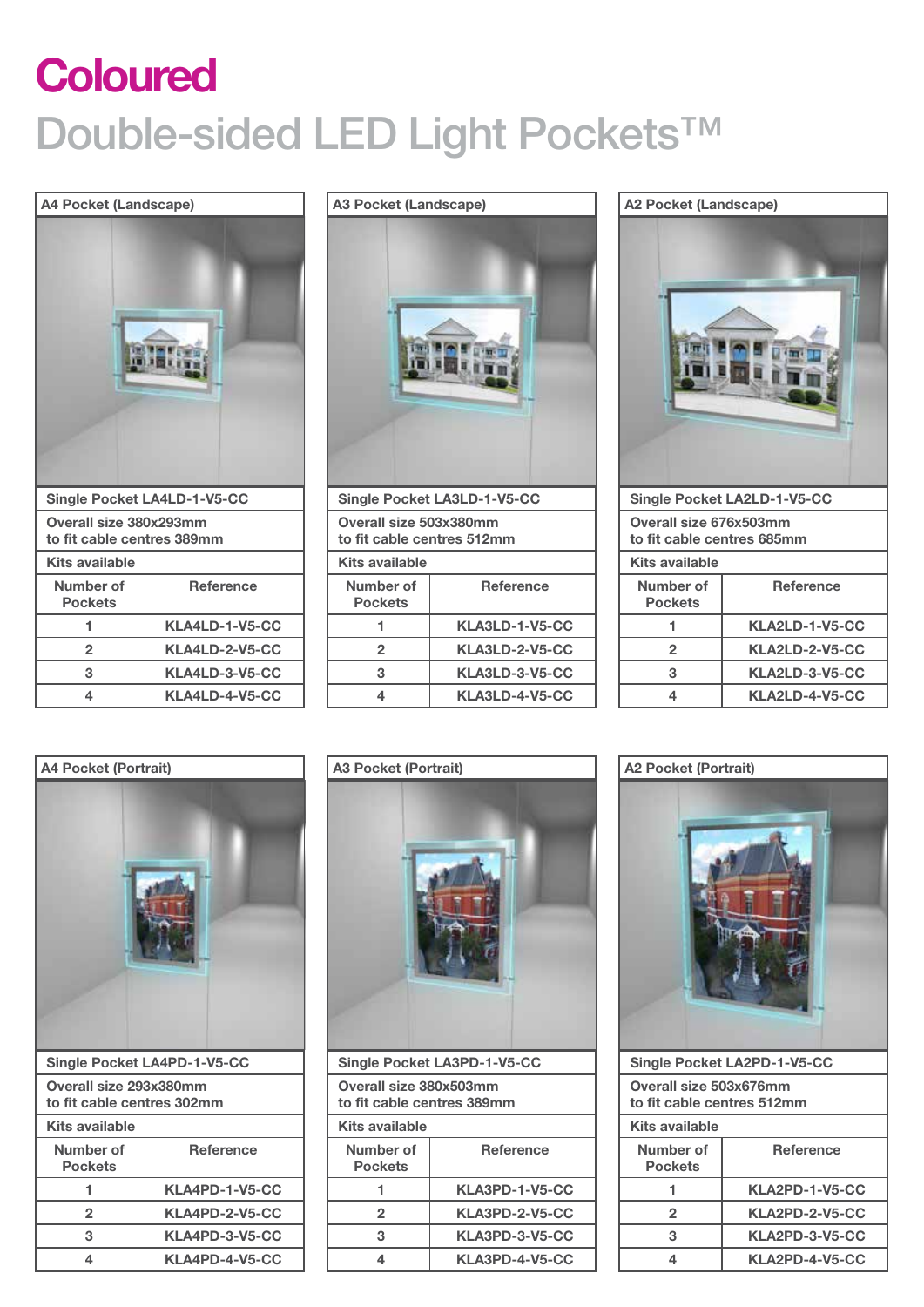## Double-sided LED Light Pockets<sup>™</sup> **Coloured**

|                                                      | A1 Pocket (Landscape)              |  |
|------------------------------------------------------|------------------------------------|--|
|                                                      |                                    |  |
|                                                      |                                    |  |
|                                                      | <b>Single Pocket LA1LD-1-V5-CC</b> |  |
| Overall size 915x666mm<br>to fit cable centres 927mm |                                    |  |
| <b>Kits available</b>                                |                                    |  |
| Number of<br><b>Pockets</b>                          | <b>Reference</b>                   |  |
| 1                                                    | KLA1LD-1-V5-CC                     |  |
| $\overline{2}$                                       | KLA1LD-2-V5-CC                     |  |
| 3                                                    | KLA1LD-3-V5-CC                     |  |

# **Single Pocket LA1PD-1-V5-CC A1 Pocket (Portrait)**

| Single Focket LATFD-T-V9-CC                          |                |
|------------------------------------------------------|----------------|
| Overall size 666x915mm<br>to fit cable centres 678mm |                |
| Kits available                                       |                |
| Number of<br><b>Pockets</b>                          | Reference      |
|                                                      | KLA1PD-1-V5-CC |
| KLA1PD-2-V5-CC<br>$\overline{2}$                     |                |
| 3<br>KLA1PD-3-V5-CC                                  |                |
| KLA1PD-4-V5-CC<br>4                                  |                |
|                                                      |                |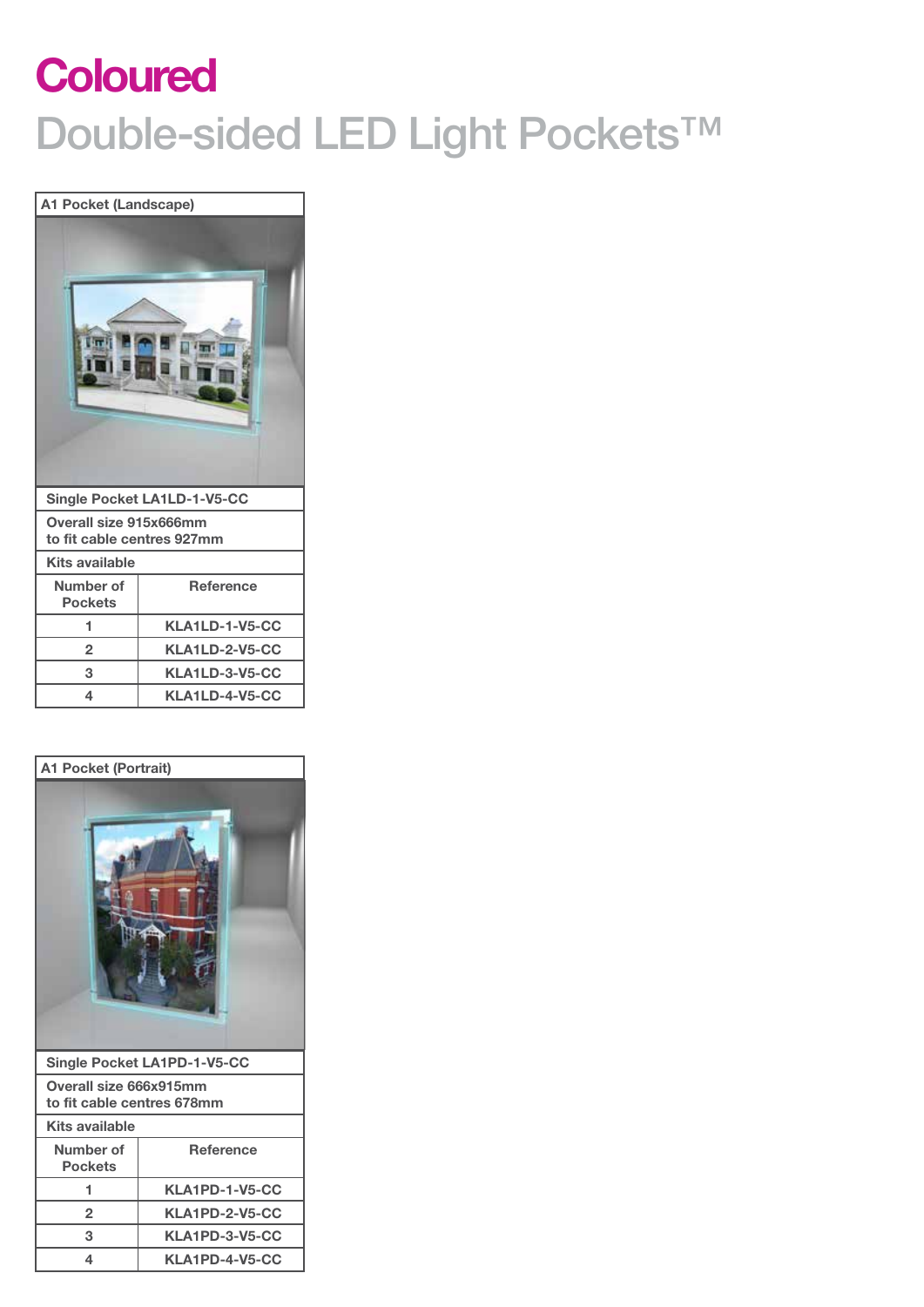**Interior displays**

### **Alternative fixings**

#### **Microtrack**

**In addition to the conventional way of fixing Light Pockets™, standard cable and rod fixings, Microtrack makes installation easier.**

Microtrack has been designed to make the installation of Light Pockets™ easier and reduce the number of transformers required. Microtrack conductive aluminium profiles are fitted to the ceiling which means you only need one transformer for several displays. Use cables or rods from the track.

| <b>Microtrack</b>                                                                                 |                  |  |
|---------------------------------------------------------------------------------------------------|------------------|--|
| Length                                                                                            | <b>Reference</b> |  |
| 1m                                                                                                | KMT-1            |  |
| 1.5 <sub>m</sub>                                                                                  | <b>KMT-1.5</b>   |  |
| 2m                                                                                                | KMT-2            |  |
| 3 <sub>m</sub>                                                                                    | KMT-3            |  |
| Tracks are supplied with ceiling<br>fixings, power connectors and<br>december 2014 a concern com- |                  |  |

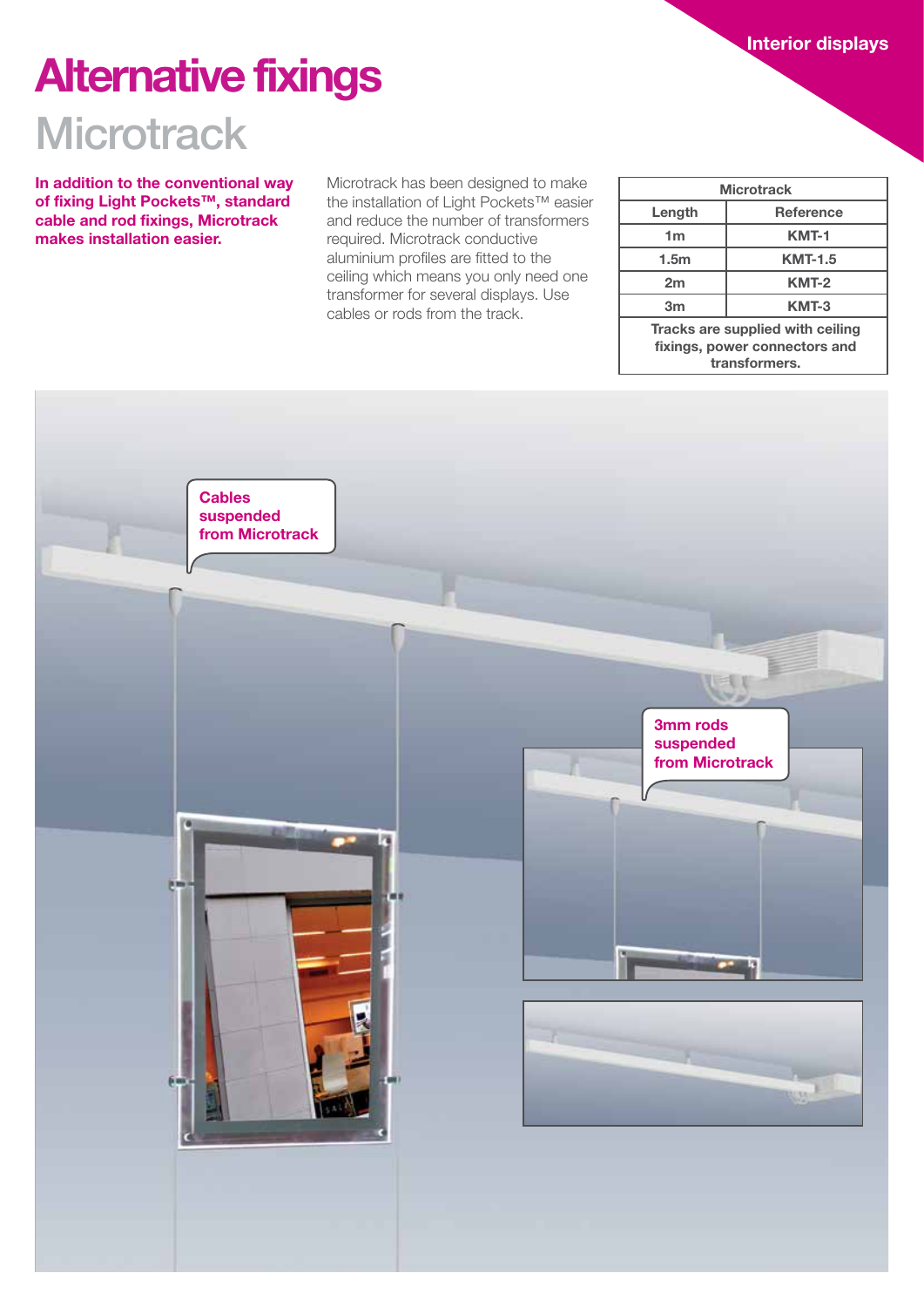#### **Interior displays**

## 3mm Suspended Rods **Alternative fixings**

**Exciting new way to stand out from the crowd.**

**Elegant 3mm rods are suspended from the ceiling. You can then suspend the Light Pockets™ to create an interesting, eye catching design.**

This style is ideal for small traditional windows where you do not want to fix to a window cill. The floor is left free for you to position a low level display.

Single suspended panels can be used as logo panels, and look extremely effective.

All power will need to be taken from ceiling level.

Top fixing can be wall mounted or ceiling fixed.

The top fixing is hinged so that it can easily be moved, to allow access for window cleaners if fitted close to the window.

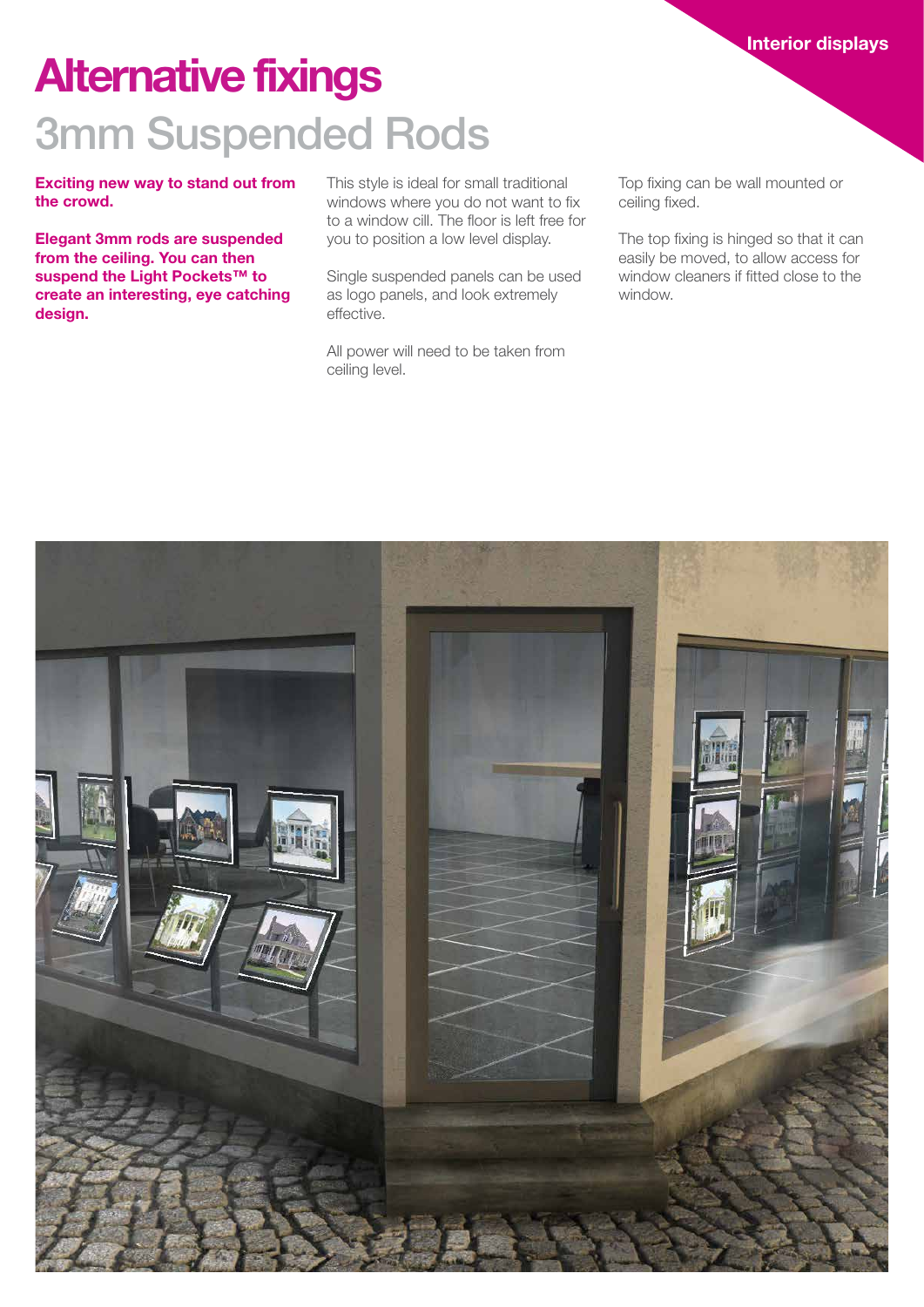### **Freestanding** Window Displays

**The Free-standing version is a cost-efficient method of displaying Illuminated posters in windows or interiors if fixing to ceilings, floors or walls creates an issue.** 

The "New" Fairfield freestanding unit is designed with flexibility in mind. The unit is designed to utilise the Wall Mounted Ultra bright LED Light Pockets™ which creates a superb halo Illumination around the pocket. The pocket is then mounted to a bespoke fabricated back panel.

The options for finish on the back panel range from Acrylic, Solid Wood, Laminated MDF to a bespoke printed graphic / logo.

Combinations available to suit A2, A3 and A4 Light Pockets™.



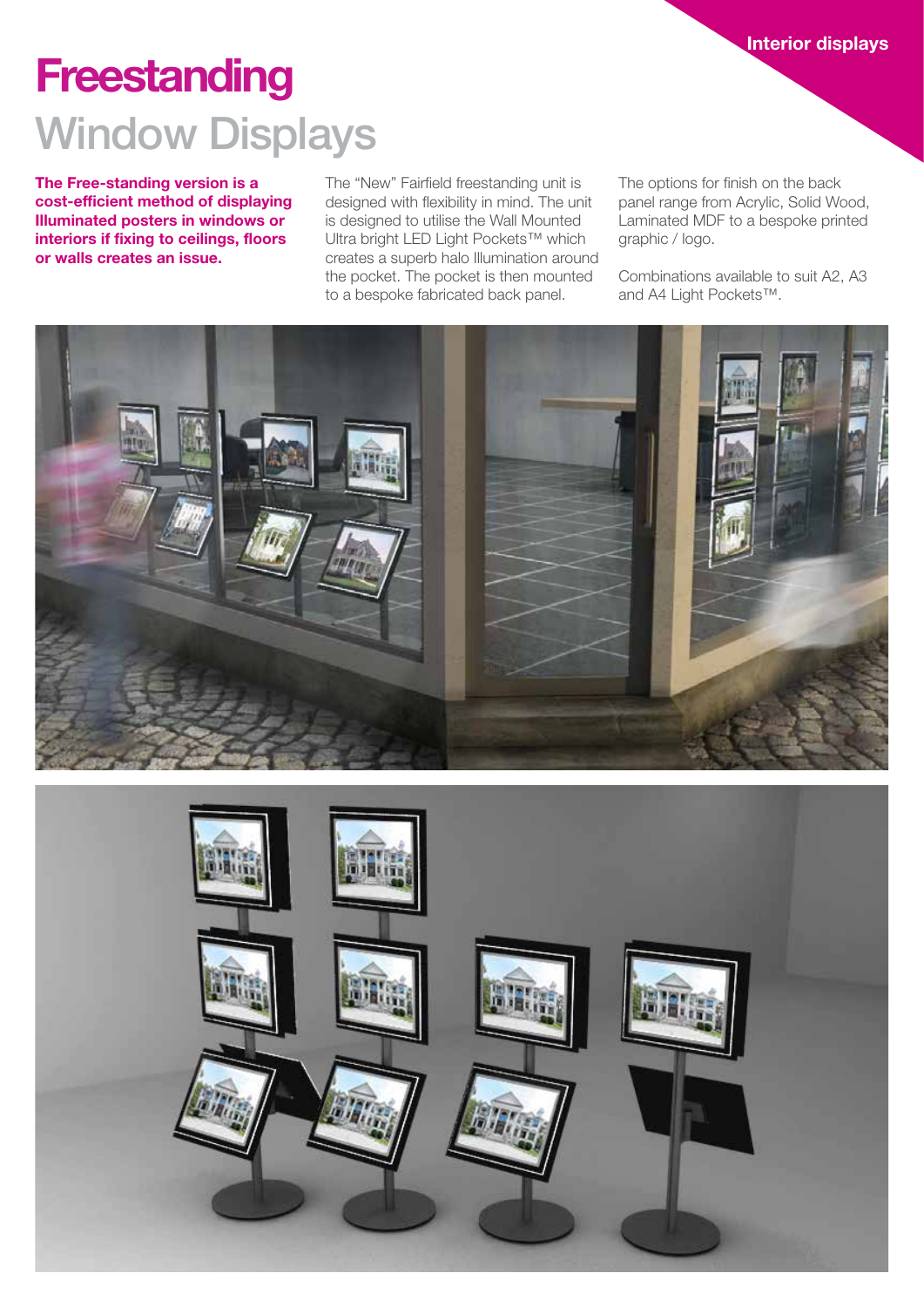#### For Electricians **Guidelines**

LED Light Pockets™ can be connected to 13 amp sockets or to an electrical spur.

Before installation, check the total amps required.

E.g. A display that consists of 3nr A4 Pockets and will be supplied with a power pack with a 2 amp loading allowance. In a single window, you may have 4 of these units, which means you would need to allow for 3 power packs each with a 3 pin plug.

#### **Electrical supply required:**

Please note that when multiple displays are installed, you will need to allow for up to 80-100 amp in-rush current for up to 100µs.

We therefore recommend that a C or D type anti-surge breaker is used in the fuse board when groups of supplies are switched on manually or automatically by a time-clock.

Order custom made power supply holders designed to hold two power supplies with integrated sockets.

It is the electrician's responsibility to ensure that suitable provisions are provided when units are switched on, that everything works perfectly.

#### **We do not recommend connecting to the lighting circuits.**

#### **Guidelines to clean pockets.**

Do not use any solvents as this will damage pockets. Just use a damp cloth to clean off dust or a professional acrylic cleaner.

#### What paper to use

You have a choice of material which you can use in your LED Light Pockets™. Select from professional prints or create your own in-house. Before purchasing any paper for your printer, double check if you have a laser or ink-jet printer.

#### **Laser Printer**

The majority of our clients use this option.

This is a truly economical solution to achieve good results - without going to the cost of using duratran prints.

As the paper is extremely smooth and very white, you will get a good bright image, which works well. It will be as bright as a duratran print during the day, but at night you have to look closely to see the difference.

120gsm Colortech+Gloss coated is a two-sided paper with an ultra smooth surface, giving guaranteed performance on digital laser colour copies. The high gloss finish and bright white colour gives an enhanced image and sharpness.

| <b>Colortech</b>   |                  |
|--------------------|------------------|
| <b>Size</b>        | <b>Reference</b> |
| A <sub>4</sub>     | <b>CTGA4-500</b> |
| A3                 | <b>CTGA3-500</b> |
| Pack of 500 sheets |                  |



**Never tear**

This is a plastic type material that we have sourced especially for the Light Pockets™.

It will give you the closest results to a professional duratran print.

We recommend that you order a few sample sheets to check the paper works with your printer.

| Never tear         |                  |
|--------------------|------------------|
| <b>Size</b>        | <b>Reference</b> |
| Δ4                 | <b>PNTA4-100</b> |
| А3                 | <b>PNTA3-100</b> |
| Pack of 100 sheets |                  |

#### **Professional Lite Film® prints**

Lite Film® will always give the best results and are used when a truly professional result is required.

We provide a 48 hour service. You will need to supply high resolution PDF files to the exact size. Additional charges will be made for creating any alterations to the PDF.

We have sourced top quality Lite Film® at highly competitive prices.

Contact us and we can arrange for a sample to be sent to you.

| Lite Film <sup>®</sup> |                  |  |
|------------------------|------------------|--|
| <b>Size</b>            | <b>Reference</b> |  |
| Α4                     | <b>INKA4-50</b>  |  |
| A3                     | <b>INKA3-50</b>  |  |
| Pack of 50 sheets      |                  |  |